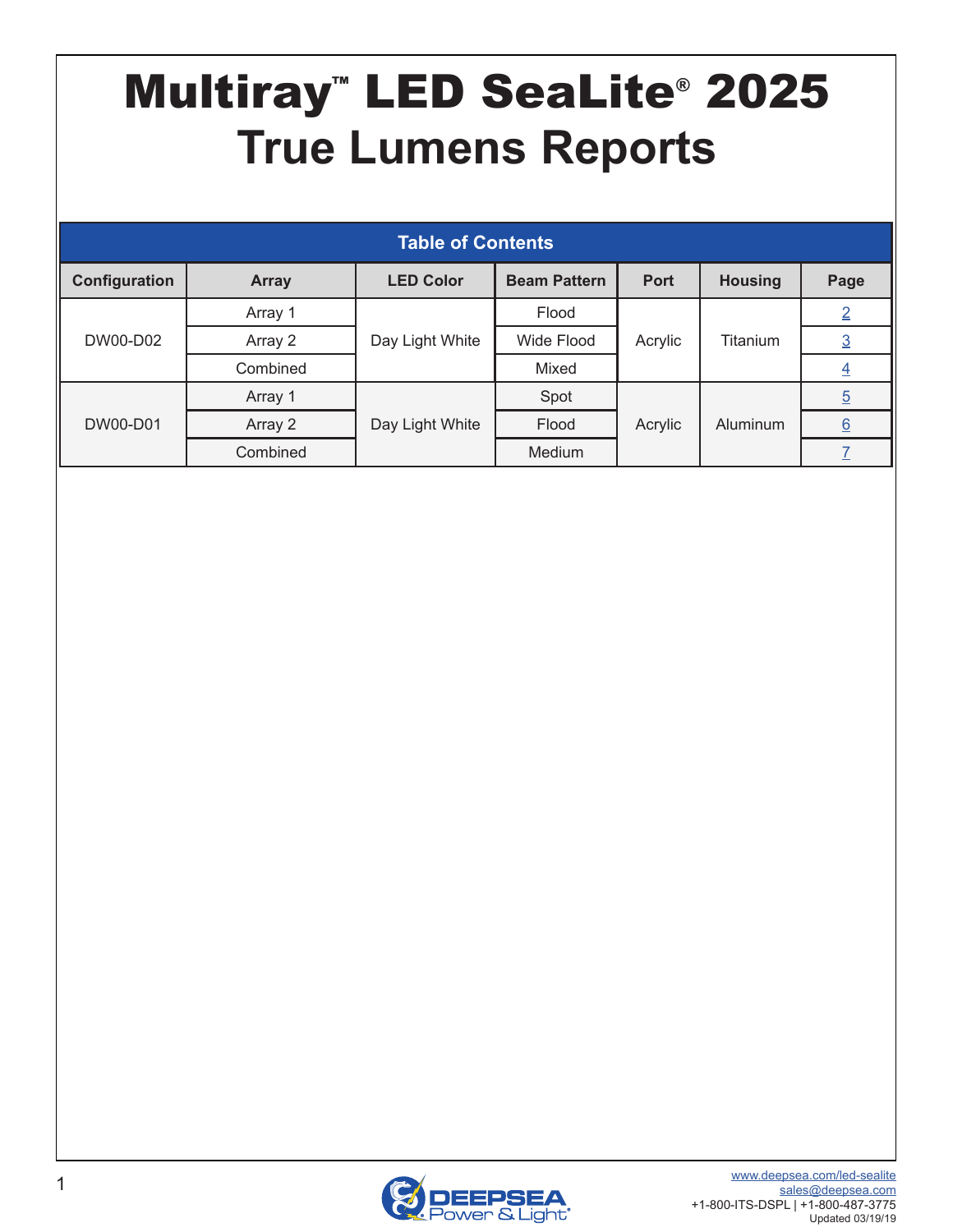#### TRUE LUMENS Report LSL-2025, Day Light White, Flood,

<span id="page-1-0"></span>

| <b>TRUE LUMENS Report</b><br>LSL-2025, Day Light White, Flood,<br>Part Description<br>Acrylic Port, Titanium Housing |                                  |  |         |                         |  |             |              |              |  |
|----------------------------------------------------------------------------------------------------------------------|----------------------------------|--|---------|-------------------------|--|-------------|--------------|--------------|--|
| Serial Number<br><b>Operator Name</b>                                                                                | <b>POWER &amp;</b>               |  |         |                         |  |             |              |              |  |
| Date                                                                                                                 |                                  |  |         |                         |  |             |              |              |  |
| Comments:                                                                                                            | Final Lumens Measurement - Flood |  |         |                         |  |             |              |              |  |
| <b>Spectral Parameters</b>                                                                                           |                                  |  |         | <b>CIE Chromaticity</b> |  |             | $CRI = 71.3$ |              |  |
| Lumens                                                                                                               | 4657 Lm                          |  | CIE x   | 0.3256                  |  | $R1 = 71.3$ |              | $R8 = 61.6$  |  |
| ICCT                                                                                                                 | 5815 K                           |  | CIE v   | 0.3358                  |  | $R2 = 73.9$ |              | $R9 = -21.4$ |  |
| <b>Radiant Power</b>                                                                                                 | 14.09 W                          |  | CIEZ    | 0.3387                  |  | $R3 = 74.6$ |              | $R10 = 37.3$ |  |
| Dominant Wavelength                                                                                                  | 496 nm                           |  | u prime | 0.2042                  |  | $R4 = 73.6$ |              | $R11 = 73.5$ |  |
| Peak Wavelength                                                                                                      | 444 nm                           |  | v prime | 0.4738                  |  | $R5 = 72.5$ |              | $R12 = 45.1$ |  |
| Purity                                                                                                               | 2.4                              |  |         |                         |  | $R6 = 65.3$ |              | $R13 = 70.3$ |  |
|                                                                                                                      |                                  |  |         |                         |  | $R7 = 77.5$ |              | $R14 = 85.5$ |  |
| <b>Radiant Plot</b>                                                                                                  |                                  |  |         |                         |  |             |              |              |  |



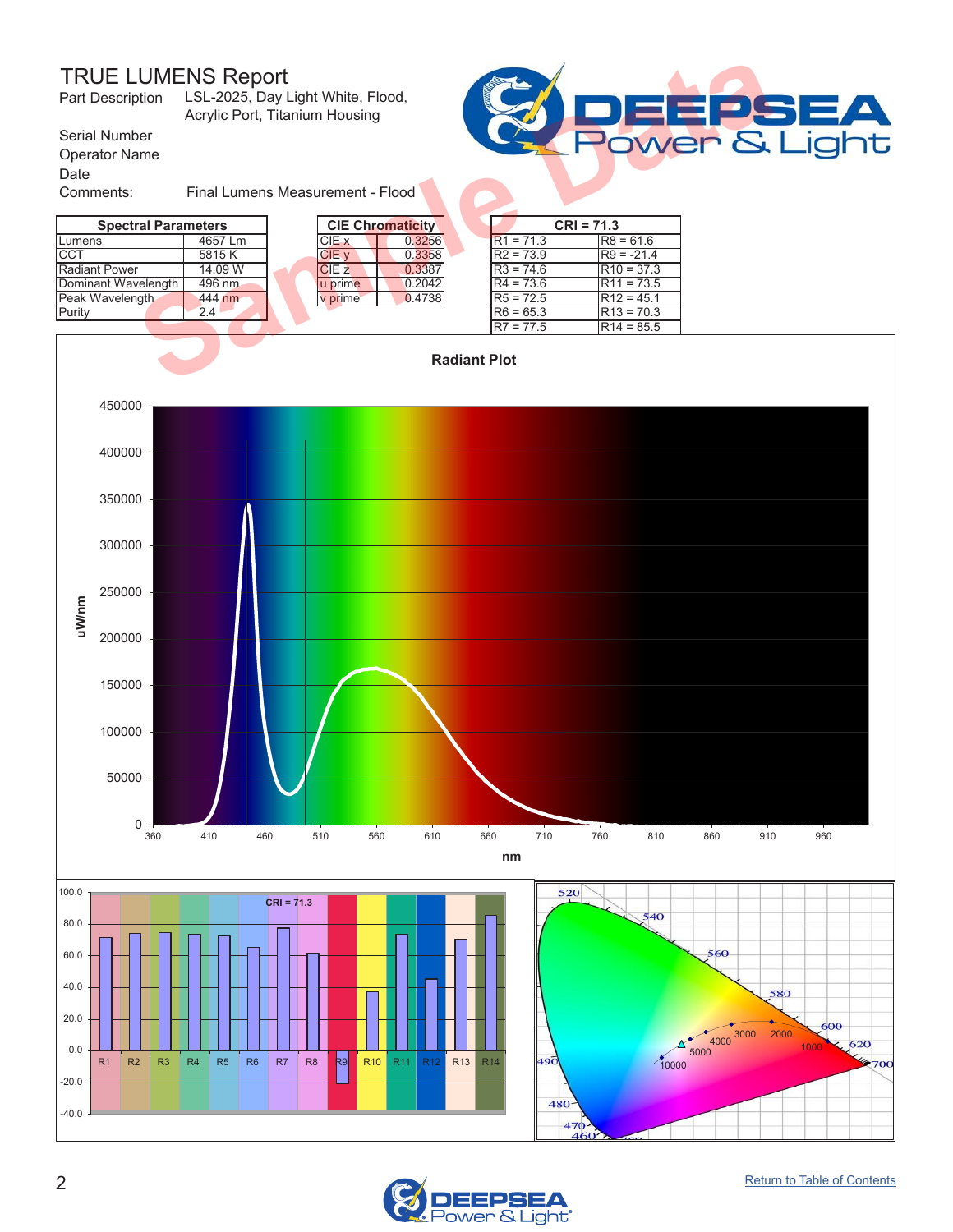#### TRUE LUMENS Report

<span id="page-2-0"></span>

| <b>TRUE LUMENS Report</b><br>Part Description LSL-2025, Day Light White, Wide | Flood, Acrylic Port, Titanium Housing |  |                  |                         |             |            |              |         |
|-------------------------------------------------------------------------------|---------------------------------------|--|------------------|-------------------------|-------------|------------|--------------|---------|
| Serial Number<br><b>Operator Name</b><br>Date                                 |                                       |  |                  |                         |             |            |              | Power & |
| Comments:                                                                     | Final Lumens Measurement - Wide Flood |  |                  |                         |             |            |              |         |
| <b>Spectral Parameters</b>                                                    |                                       |  |                  | <b>CIE Chromaticity</b> |             | $CRI = 72$ |              |         |
| Lumens                                                                        | 2874 Lm                               |  | CIE x            | 0.3231                  | $R1 = 72.7$ |            | $R8 = 63.4$  |         |
| <b>CCT</b>                                                                    | 5952K                                 |  | CIE v            | 0.3294                  | $R2 = 74.5$ |            | $R9 = -16.0$ |         |
| <b>Radiant Power</b>                                                          | 8.59 W                                |  | CIE <sub>z</sub> | 0.3475                  | $R3 = 73.9$ |            | $R10 = 37.9$ |         |
| Dominant Wavelength                                                           | 486 nm                                |  | u prime          | 0.2049                  | $R4 = 74.5$ |            | $R11 = 74.5$ |         |
| Peak Wavelength                                                               | 445 nm                                |  | v prime          | 0.4701                  | $R5 = 73.7$ |            | $R12 = 45.9$ |         |
| Purity                                                                        | 3.6                                   |  |                  |                         | $R6 = 65.7$ |            | $R13 = 71.5$ |         |
|                                                                               |                                       |  |                  |                         | $R7 = 77.7$ |            | $R14 = 85.0$ |         |
| <b>Radiant Plot</b>                                                           |                                       |  |                  |                         |             |            |              |         |



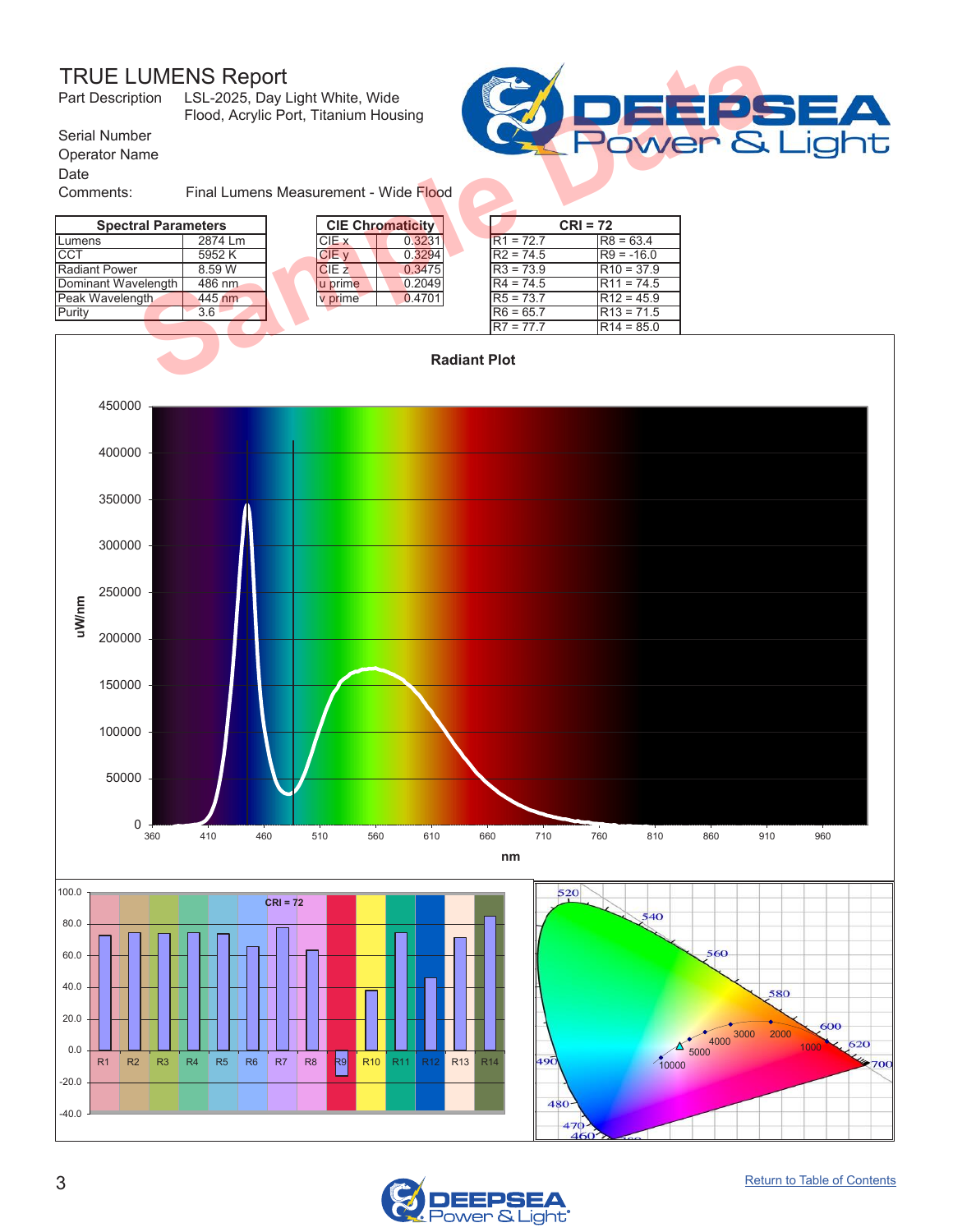### TRUE LUMENS Report

<span id="page-3-0"></span>

| <b>TRUE LUMENS Report</b><br>Part Description LSL-2025, Day Light White, Flood and | Wide Flood, Acrylic Port, Titanium Housing |  |         |                         |  |             | EPS          |              |                    |
|------------------------------------------------------------------------------------|--------------------------------------------|--|---------|-------------------------|--|-------------|--------------|--------------|--------------------|
| Serial Number<br><b>Operator Name</b><br>Date                                      |                                            |  |         |                         |  |             |              |              | <b>Power &amp;</b> |
| Comments:                                                                          | Final Lumens Measurement - Both            |  |         |                         |  |             |              |              |                    |
| <b>Spectral Parameters</b>                                                         |                                            |  |         | <b>CIE Chromaticity</b> |  |             | $CRI = 70.4$ |              |                    |
| Lumens                                                                             | 4548 Lm                                    |  | CIE x   | 0.3279                  |  | $R1 = 70.9$ |              | $R8 = 60.8$  |                    |
| <b>ICCT</b>                                                                        | 5701 K                                     |  | CIE v   | 0.3382                  |  | $R2 = 72.9$ |              | $R9 = -23.3$ |                    |
| Radiant Power                                                                      | 13.61 W                                    |  | CIEZ    | 0.3339                  |  | $R3 = 73.6$ |              | $R10 = 35.4$ |                    |
| Dominant Wavelength                                                                | 505 nm                                     |  | u prime | 0.2049                  |  | $R4 = 72.8$ |              | $R11 = 73.6$ |                    |
| Peak Wavelength                                                                    | 443 nm                                     |  | v prime | 0.4754                  |  | $R5 = 72.0$ |              | $R12 = 43.7$ |                    |
| Purity                                                                             | 1.6                                        |  |         |                         |  | $R6 = 64.3$ |              | $R13 = 69.6$ |                    |
|                                                                                    |                                            |  |         |                         |  | $R7 = 76.1$ |              | $R14 = 85.0$ |                    |
| <b>Radiant Plot</b>                                                                |                                            |  |         |                         |  |             |              |              |                    |





ight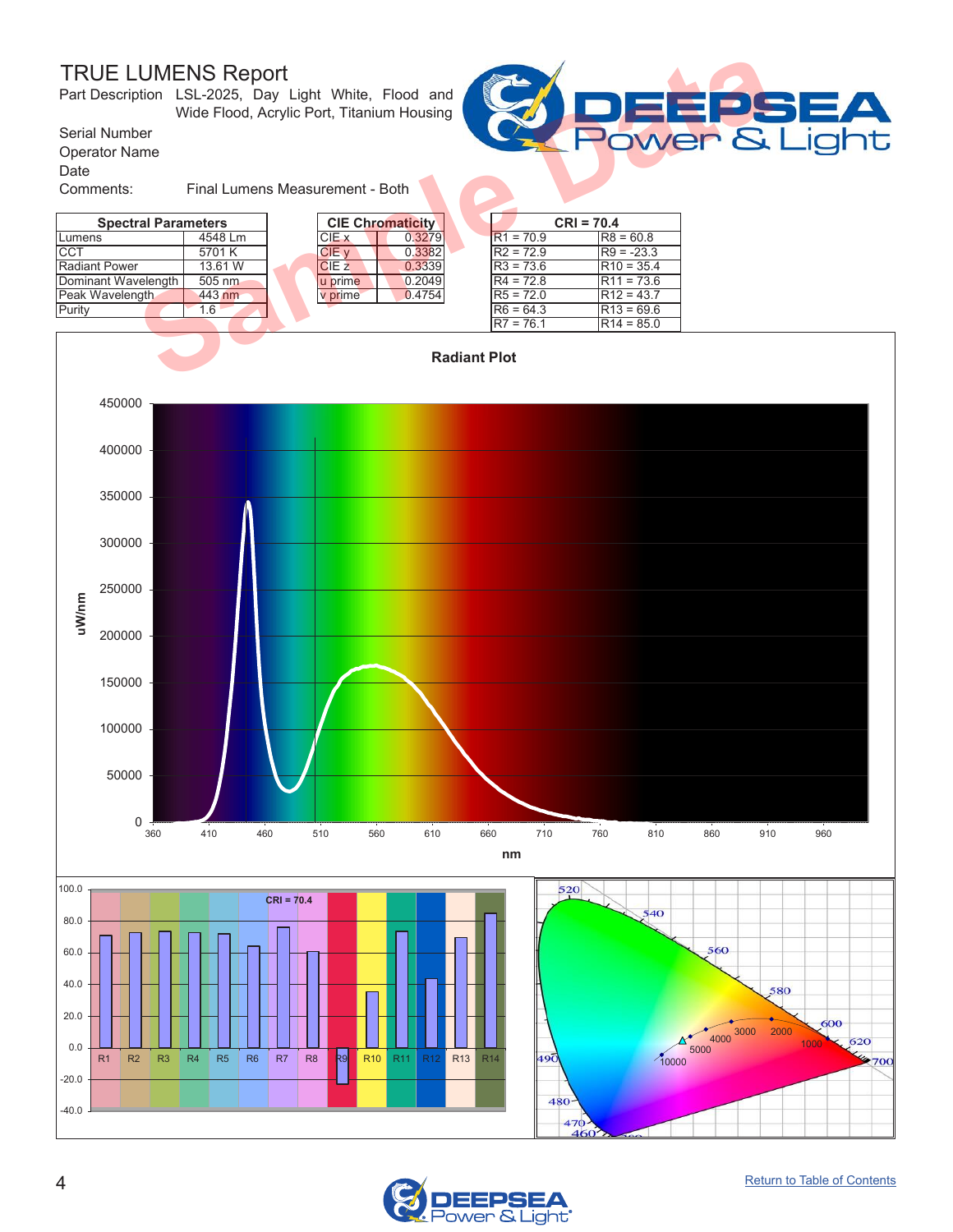### TRUE LUMENS Report<br>Part Description LSL-2025, Day L



<span id="page-4-0"></span>

| <b>TRUE LUMENS Report</b><br>Part Description | LSL-2025, Day Light White, Spot,<br>Acrylic Port, Aluminum Housing |  |              |                         |         |             |              |  |
|-----------------------------------------------|--------------------------------------------------------------------|--|--------------|-------------------------|---------|-------------|--------------|--|
| Serial Number<br><b>Operator Name</b><br>Date |                                                                    |  |              |                         | Power & |             |              |  |
| Comments:                                     | Final Lumens Measurement - Spot                                    |  |              |                         |         |             |              |  |
| <b>Spectral Parameters</b>                    |                                                                    |  |              | <b>CIE Chromaticity</b> |         |             | $CRI = 69.9$ |  |
| Lumens                                        | 10303 Lm                                                           |  | CIE x        | 0.3339                  |         | $R1 = 69.3$ | $R8 = 59.2$  |  |
| <b>CCT</b>                                    | 5436 K                                                             |  | CIE v        | 0.3467                  |         | $R2 = 72.8$ | $R9 = -26.9$ |  |
| <b>Radiant Power</b>                          | 29.96 W                                                            |  | <b>CIE z</b> | 0.3193                  |         | $R3 = 74.6$ | $R10 = 35.0$ |  |
| Dominant Wavelength                           | 557 nm                                                             |  | u prime      | 0.2057                  |         | $R4 = 72.1$ | $R11 = 71.4$ |  |
| Peak Wavelength                               | 445 nm                                                             |  | v prime      | 0.4806                  |         | $R5 = 70.3$ | $R12 = 42.2$ |  |
| Purity                                        | 4.4                                                                |  |              |                         |         | $R6 = 63.8$ | $R13 = 68.5$ |  |
|                                               |                                                                    |  |              |                         |         | $R7 = 76.9$ | $R14 = 85.5$ |  |
| <b>Radiant Plot</b>                           |                                                                    |  |              |                         |         |             |              |  |



480 470

-40.0 -20.0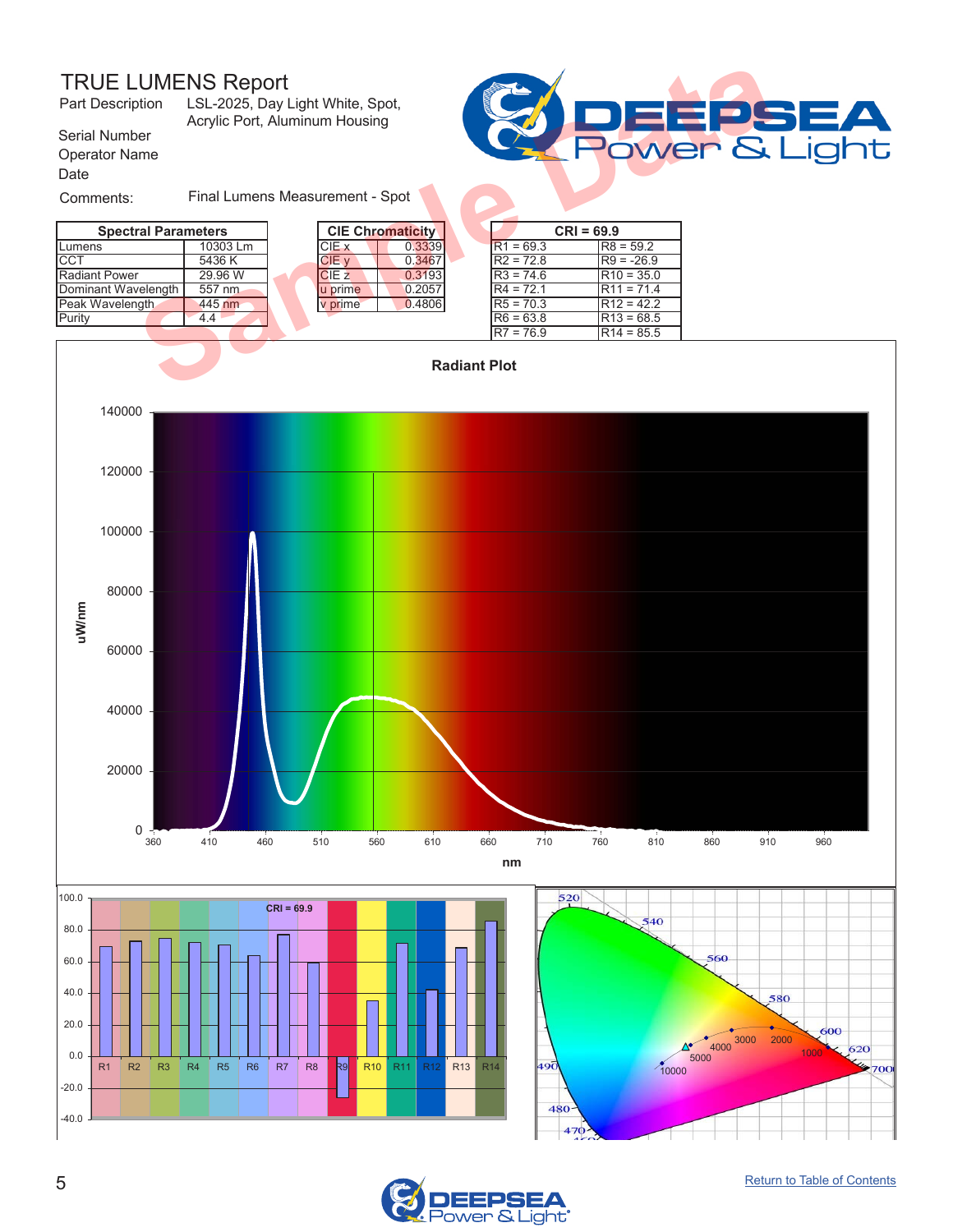### TRUE LUMENS Report<br>Part Description LSL-2025, Day I



R1 R2 R3 R4 R5 R6 R7 R8 <mark>R9 R10 R11 R12 R13</mark> R14

<span id="page-5-0"></span>

| <b>TRUE LUMENS Report</b><br>Part Description | LSL-2025, Day Light White, Flood,<br>Acrylic Port, Aluminum Housing |  |                      |                         |                     |             |              |  |
|-----------------------------------------------|---------------------------------------------------------------------|--|----------------------|-------------------------|---------------------|-------------|--------------|--|
| Serial Number<br><b>Operator Name</b><br>Date |                                                                     |  |                      |                         | Power &             |             |              |  |
| Comments:                                     | Final Lumens Measurement - Flood                                    |  |                      |                         |                     |             |              |  |
| <b>Spectral Parameters</b>                    |                                                                     |  |                      | <b>CIE Chromaticity</b> |                     |             | $CRI = 70.6$ |  |
| Lumens                                        | 7816 Lm                                                             |  | CIE x                | 0.3131                  |                     | $R1 = 70.1$ | $R8 = 62.1$  |  |
| <b>CCT</b>                                    | 6496 K                                                              |  | CIE v                | 0.3270                  |                     | $R2 = 73.0$ | $R9 = -25.3$ |  |
| <b>Radiant Power</b>                          | 22.85 W                                                             |  | CIE <sub>z</sub>     | 0.3600                  |                     | $R3 = 73.2$ | $R10 = 34.4$ |  |
| Dominant Wavelength                           | 487 nm                                                              |  | u prime              | 0.1988                  |                     | $R4 = 72.9$ | $R11 = 71.8$ |  |
| Peak Wavelength                               | 447 nm                                                              |  | v prime <sup>-</sup> | 0.4673                  |                     | $R5 = 71.4$ | $R12 = 40.2$ |  |
| Purity                                        | 7.2                                                                 |  |                      |                         |                     | $R6 = 63.8$ | $R13 = 69.4$ |  |
|                                               |                                                                     |  |                      |                         |                     | $R7 = 78.3$ | $R14 = 84.8$ |  |
|                                               |                                                                     |  |                      |                         | <b>Radiant Plot</b> |             |              |  |





49Ō

480 470 1000

600

620

 $700$ 

 $10000$ 

 $\Delta$ 

 $\frac{4000}{4000}$  3000 2000

-40.0 -20.0

0.0